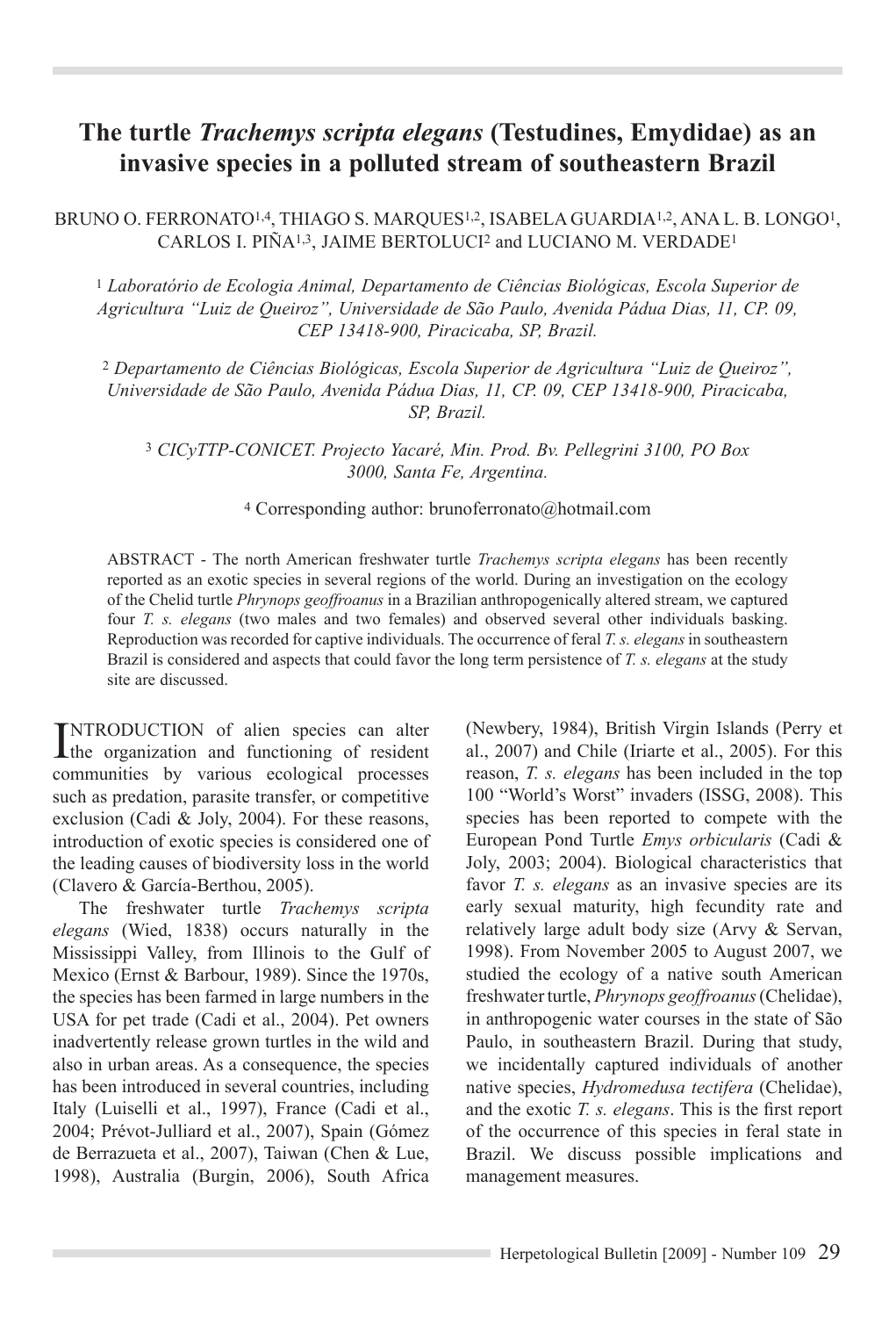## **Methods and Materials**

The Piracicamirim stream is 24.6 km long from its headwaters to its mouth, at Piracicaba River, with a mean width of 4.26 m and a mean depth of 1.56 m (Ometo et al., 2000). Its final portion is located in a heavily urbanized area of Piracicaba City (Ometo et al., 2004). Piracicamirim drainage (133 Km2) spreads over three counties in the state of São Paulo, in southeastern Brazil: Piracicaba, Rio das Pedras, and Saltinho (Ometo et al., 2000), with about 95,000 inhabitants (Toledo & Ballester, 2001). The region is intensively altered due to nonplanned urban settlements and ethanol production. Sugar Cane crops occupy approximately 80% of its area, and the stream conserves only 2% of its original riparian forest (Ometo et al., 2004). In 1985 Piracicamirim was considered the most polluted tributary of Piracicaba River. Although a sewage treatment station had been established in 1997, this stream is still considered heavily polluted (Ballester et al., 1999). Its main pollution sources are domestic untreated sewage and fertilizers used in Sugar Cane production (Ometo et al., 2004).

In this study, turtles were captured inside the University of São Paulo campus (22º 42'51"S, 47º 37'36"W), in the suburban area of Piracicaba City (Fig. 1). We used four gill nets (nylon; mesh size 3-5 cm; 1.5-2 m deep; 15 m long) extended transversely in the stream (as suggested by Souza & Abe, 2000) and checked them every three hours. Captures occurred from November 2005 to August 2007 for a total of 39 days of field work.

#### **Results**

During the investigation, we captured four *T. s. elegans* (two males and two females) (Fig. 2). Turtles were sexed by the following characteristics: carapace length, tail length, cloacae position and plastron concavity (Ernst & Barbour, 1989; Pritchard & Trebbau, 1984). Mean body mass  $(\pm SD)$  was  $900 \pm 141$  g (range: 800-1000 g) for males and 1250  $\pm$  352 g (1000-1500 g) for females. Mean straightline carapace length was  $179 \pm 5.6$  mm (175-183) mm) for males and  $184.5 \pm 3.5$  mm (182-187 mm) for females (Table 1).

#### **Discussion**

The most likely cause of *T. s. elegans* occurrence in the Piracicamirim stream was release by pet owners, as previously reported in literature (Cadi & Joly, 2004). Piracicamirim stream crosses an urbanized area of Piracicaba City and its final portion is located inside of the University of São Paulo Campus, with easy access by local people.

Moll (1980) registered the occurrence of *T. s. elegans* within its natural range, but in the polluted Illinois River. Its occurrence in a tropical urban polluted river in Brazil supports evidence of its capacity to use anthropogenic environments. *T. s. elegans* is omnivorous, feeding on a variety of items such as filamentous algae, macrophites, snails, Diptera (larvae and pupae), terrestrial insects, crustaceans and small vertebrates (Chen & Lue, 1998; Prévot-Julliard et al., 2007). Polluted rivers can offer a high amount of organic residues and food items, which can represent an advantage for such a generalist freshwater turtle species (Moll, 1980; Lindeman, 1996; Souza & Abe, 2000). *Phrynops geoffroanus* feeds mainly on Chironomidae larvae (Souza & Abe, 2000), which could possibly also be a prey for *T. s. elegans*.

After release, one of the main limiting factors to a successful invasion is reproductive success (Cadi et al., 2004; Gibbons & Greene, 1990). Successful reproduction of *T. s. elegans* has been reported for temperate regions, outside of its natural range (Cadi

|             | Body mass (g) | $SLCL$ (mm) | Date of capture |
|-------------|---------------|-------------|-----------------|
| ♂1          | 1000          | 183         | 24 May 2006     |
| 82          | 800           | 175         | 15 August 2006  |
| $\sqrt{21}$ | 1000          | 182         | June 2006       |
|             | 1500          | 187         | November 2006   |

**Table 1.** Biometry of *Trachemys scripta elegans* captured in Piracicamirim stream, São Paulo State, southeastern Brazil. SLCL= straight-line carapace length.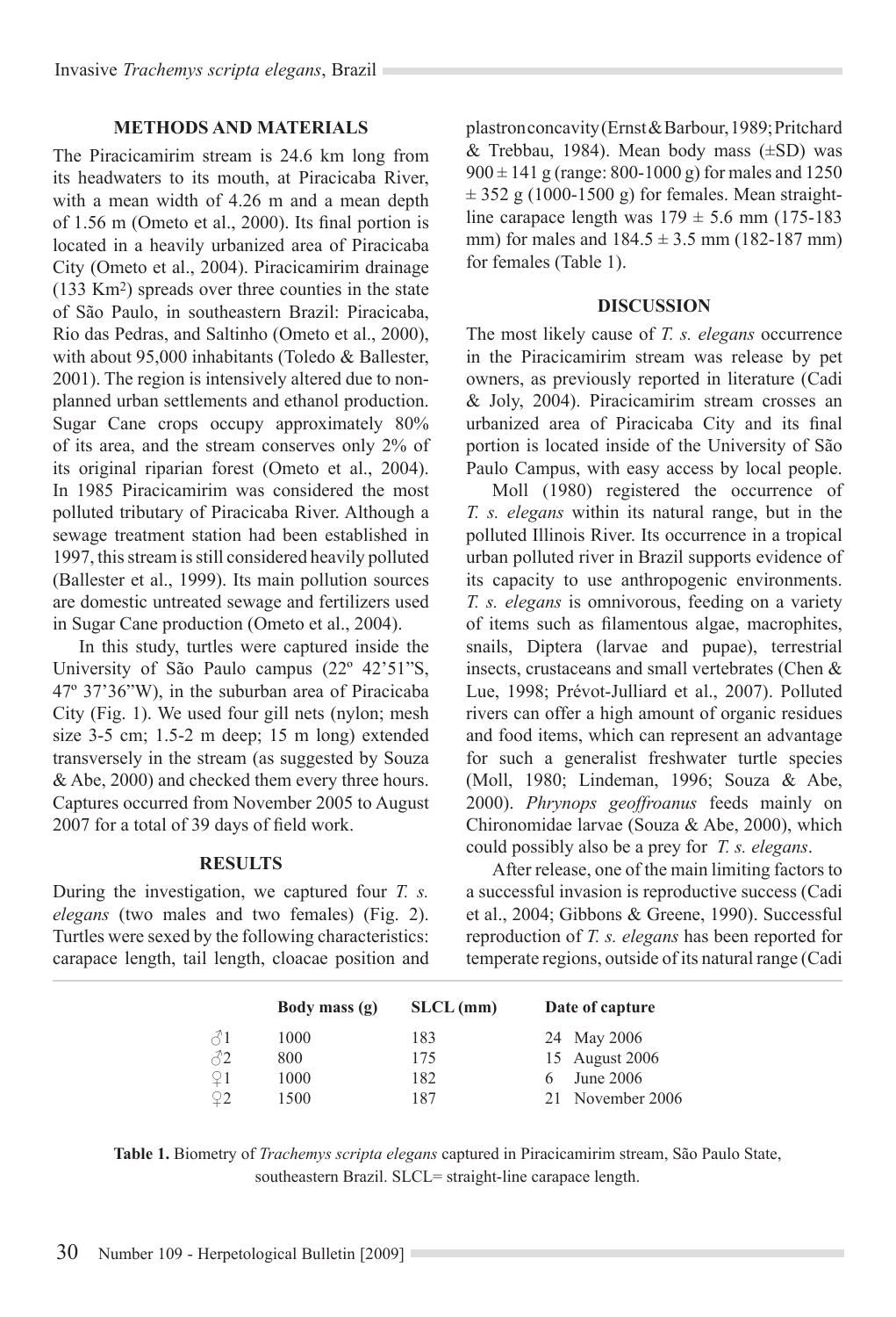

**Figure 1.** The polluted Piracicamirim stream. Turtles basking in bottom left hand corner. All photographs by Bruno Ferranoto ©.

et al., 2004; Ficetola et al., 2002; Luiselli et al., 1997). However, it is likely that the local tropical climate may not prevent the survival of hatchlings (Ciiagro, 2008).

During survey we observed one *T. s. elegans* female laying six eggs, in a platform placed in the middle of an artificial pond, at the University of São Paulo Campus. In addition, other females exhibited nesting behaviour in other ponds at the same area. *P. geoffroanus* nests have also been found in the remaining anthropogenic gallery forest of Piracicamirim stream. This area could be suitable as nesting habitat for *T. s. elegans* as well. We observed signs of predation of *P. geoffroanus* nests possibly by Coatis (*Nasua* sp.), Opossums (*Didelphis* sp.) or Tegu lizards (*Tupinambis* sp.). *T. s. elegans* nests can be located at great distances from the water (Mount, 1975) and their eggs can be laid 140 cm deep (Packard et al., 1997). These characteristics could act defensively against local predators.

Cadi & Joly (2003; 2004) suggested that

there may be some competition for basking sites between European Pond Turtles (*E. orbicularis*) and introduced *T. s. elegans* caused a loss of body mass and an increase in mortality rate of *E. orbiculares* when both species are raised together under experimental conditions. Although some individuals of *T. s. elegans* have been seen basking in Piracicamirim stream we have no evidence of competition with native species (*Hydromedusa tectifera* and *P. geoffroanus* [Figs. 3 and 4]) as water temperature is considerably milder than in temperate areas like southern Europe. There is little information on the natural history of *H. tectifera* (Souza, 2004; Ribas & Monteiro-Filho, 2002). Demography of this species is virtually unknown, especially for polluted rivers. However, *P. geoffroanus* is recorded to be abundant in polluted rivers and streams of southeastern Brazil (Souza and Abe, 2000; Souza, 2004).

*T. s. elegans* has a large dispersal (Gibbons, 1990) and dispersion capacity (Bodie & Semlitsch, 2000). It also seems to be more aggressive than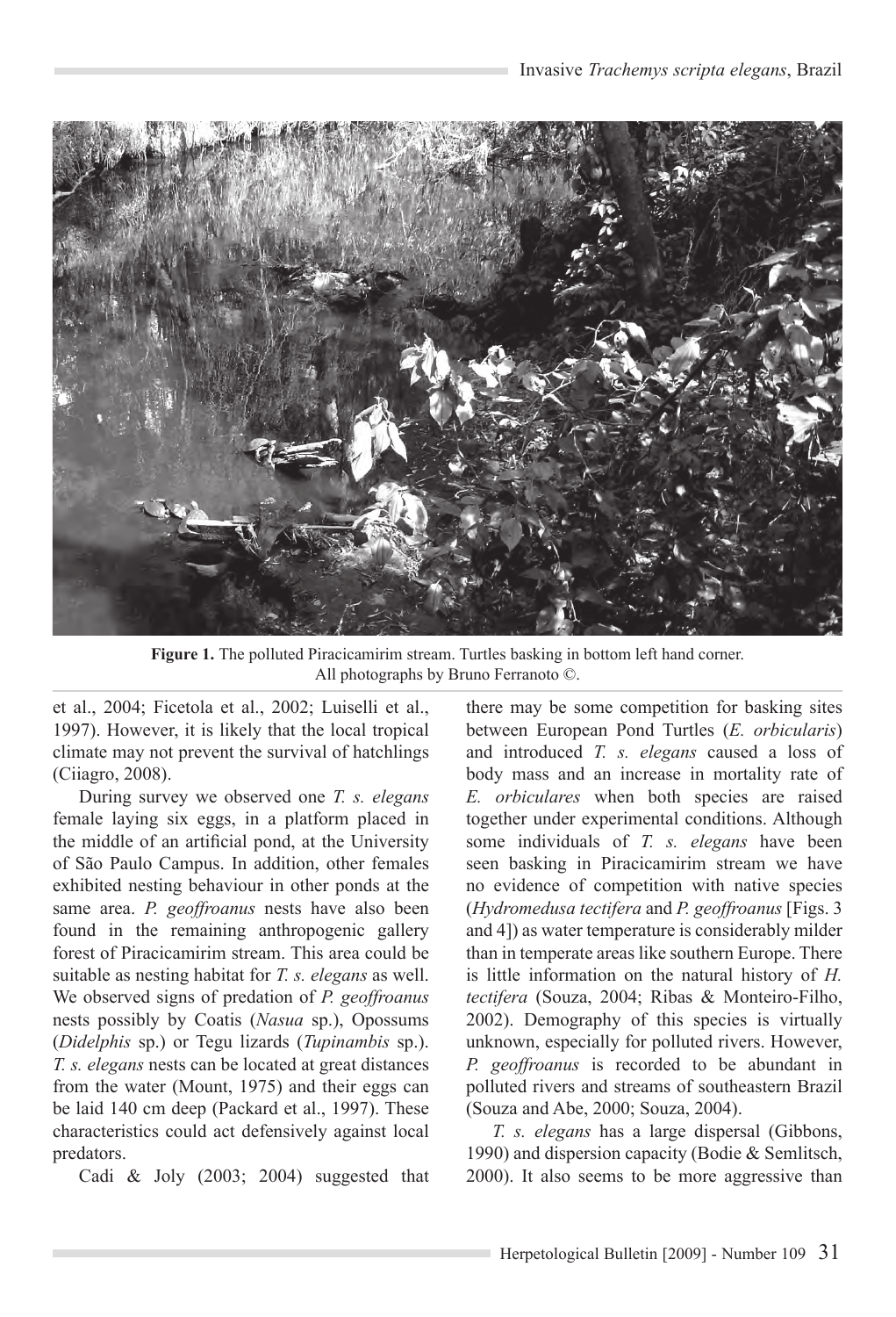

**Figure 2.** A captured *Trachemys scripta elegans.* **Figure 3.** A native *Hydromedusa tectifera.*



**Figure 4.** A native *Phrynops geoffroanus.*

other freshwater turtles (Bels et al., 2008). These characteristics can enable it to outcompete native species. For these reasons, future studies on the possible influence of the introduction of *T. s. elegans* on Neotropical freshwater turtles should be prioritized.

Although Brazilian Law prohibits the trade of exotic reptiles, the release of exotic pets is still common. A survey carried out by the Brazilian Environmental Agency (IBAMA) in 2004 revealed that 1,300 *T. s. elegans* individuals were received by zoos and wildlife centres in Brazil from private donors or as a result of law enforcement (Instituto Hórus, 2008).

The illegal trade of *T. s. elegans* should be halted by law enforcement in Brazil and neighbouring countries. In addition, education efforts aimed at the general public may help to elucidate the potential environmental impacts of exotic species. Last but not least, individual control of this and other exotic species should commence, even in polluted rivers, as such areas may serve as meta-population cetnres for the species and promote migration into native pristine habitats (Cadi et al., 2004). In Brazil, such control action would require a change in the Wildlife Law as paradoxically, even exotic species are currently fully protected (Verdade, 2004).

## **Acknowledgements**

The *Phrynops geoffroanus*' ecology investigation was sponsored by FAPESP Research Grant (Proc. No. 2005/00210-9) and CNPq Grant (Proc. No. 300087/2005-5). The animals were captured under IBAMA (Brazilian Environmental Agency) license (Proc. No. 02010.000005/05-61). JB and LMV have Research Productivity grants from CNPq.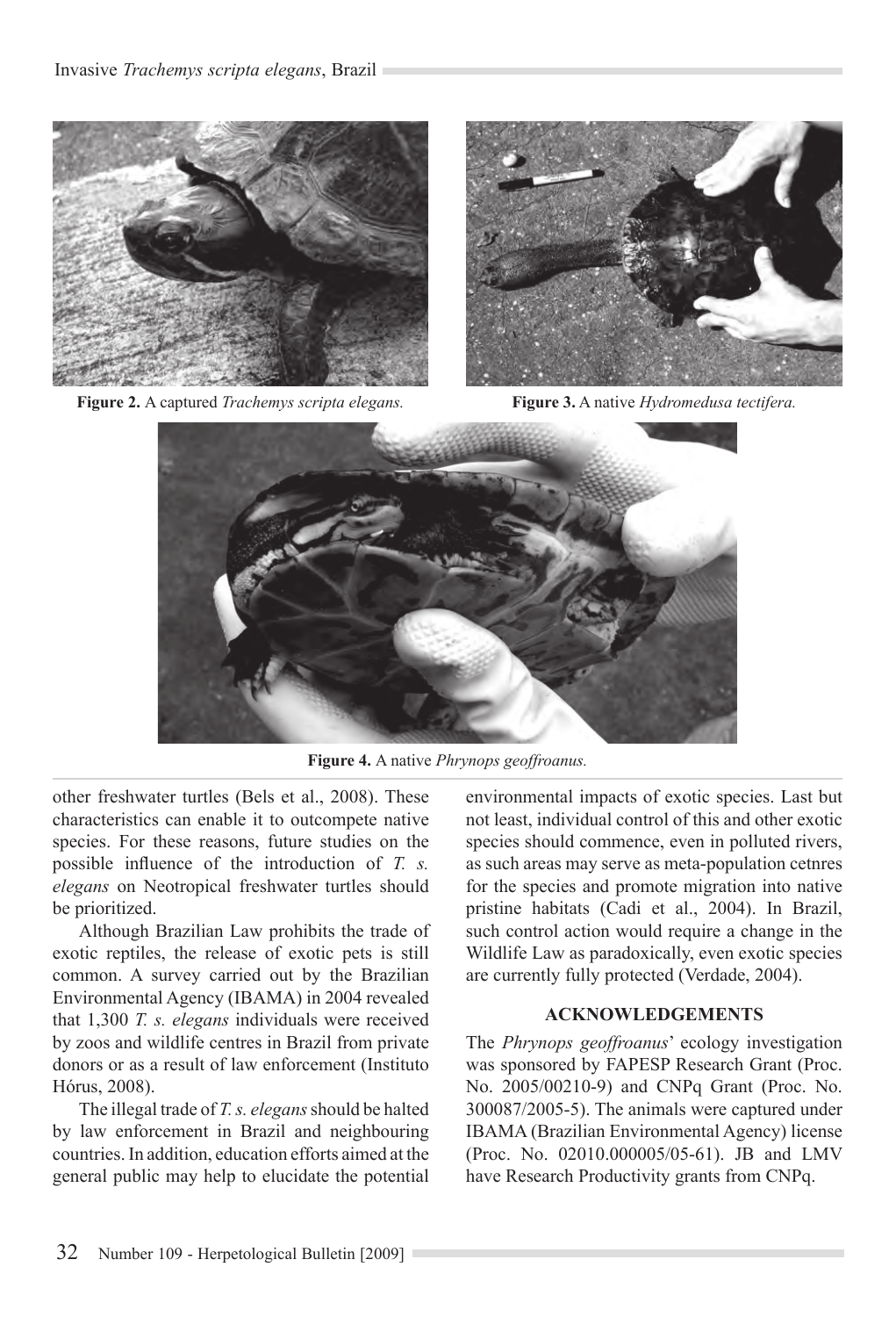## **References**

- Arvy, C. & Servan, J. (1998). Imminent competition between *Trachemys scripta* and *Emys orbicularis* in France. In: *Proceedings of the Emys Simposium*, pp. 33-40. Dresden 96, Mertensiella.
- Ballester, M.V., Martinelli, L.A., Krusche, A.V., Victoria, R.L., Bernardes, M. & Camargo, P.B. (1999). Effects of increasing organic matter on the dissolved  $O^2$ , free dissolved  $CO^2$  and respiration rates in the Piracicaba river basin, southeast Brazil. *Wat. Res.* **33**, 2119-2119.
- Bels, V., Baussart, S., Davenport, J., Shorten, M. O'Riordan, R.M., Renous, S. & Davenport, J.L. (2008). Functional evolution of feeding behavior in turtles. In: *Biology of Turtles*, pp. 187-212. J. Wyneken, M.H. Godfrey & V. Bels (Eds.). Boca Raton: CRC Press.
- Bodie, J.R. & Semlitsch, R.D. (2000). Spatial and temporal use of floodplain habitats by lentic and lotic species of aquatic turtles. *Oecologia* **122**, 138-146.
- Burgin, S. (2006). Confirmation of an established population of exotic turtles in urban Sydney. *Aust. Zool.* **33**, 379-384.
- Cadi, A., Delmas, V., Prévot-Julliard, A-C., Joly, P., Pieau, C. & Girondot, M. (2004). Successful reproduction of the introduced slider turtle (*Trachemys scripta elegans*) in the south of France. *Aquatic Conserv: Mar. Freshw. Ecosyst.*  **14**, 237-246.
- Cadi, A. & Joly, P. (2003). Competition for basking places between the endangered European Pond Turtle (*Emys orbicularis galloitalica*) and the introduced Red-eared Slider (*Trachemys scripta elegans*). *Can. J. Zool.* **81**, 1392-1398.
- Cadi, A. & Joly, P. (2004). Impact of the introduction of the Red-eared Slider (*Trachemys scripta elegans*) on survival rates of the European Pond Turtle (*Emys orbicularis*). *Biodivers. Conserv.* **13**, 2511-2518.
- Chen, T-H. & Lue, K-Y. (1998). Ecological notes on feral populations of *Trachemys scripta elegans* in northern Taiwan. *Chel. Conserv. Biol*. **3**, 87-90.
- Ciiagro.(2008). Clima-SP. <www.ciiagro.sp.gov. br>. (Accessed: January 2008).
- Clavero, M. & García-Berthou, E. (2005). Invasive species are a leading cause of animals extinctions. *Trends Ecol. Evol.* **20**, 110.
- Ernst, C.H. & Barbour, R.W. (1989). *Turtles of the World.* Washington: Smithsonian.
- Ficetola, G. F., Monti, A. & Padoa-Schioppa, E. (2002). First record of reproduction of *Trachemys scripta* in the Po Delta. *Ann. Mus. civ. St. nat. Ferrara* **5**, 125-128.
- Gibbons, J.W. (1990). The Slider turtle. In: *Life History and Ecology of the Slider Turtle*, pp. 3-18. J.W. Gibbons (Ed.). Washington: Smithsonian Institute Press.
- Gibbons, J.W. & Greene, J.L. (1990). Reproduction in the slider turtle and other species of turtles. In: *Life History and Ecology of the Slider Turtle*, pp. 124-134. J.W. Gibbons (Ed.). Washington: Smithsonian Institute Press.
- Gómez de Berrazueta, J.M., Marrón, T., Perianes, M.J., Gordillo, A.J. & del Moral, J. (2007). Poblaciones asilvestradas en Cantabria de *Trachemys scripta elegans* y su potencial reproductor. *Bol. Asoc. Herp. Esp.* **18**, 34-37.
- Instituto Hórus. (2008). Grupos biológicos e espécies invasoras: <www.institutohorus.org.br/ download/fichas/Trachemys\_scripta.htm>. (Accessed: January 2008).
- Iriarte, J.G., Lobos, G.A. & Jaksic, F.M. (2005). Invasive vertebrate species in Chile and their control and monitoring by governmental agencies. *Rev. Chil. Hist. Nat.* **78**, 143-154.
- ISSG. (2008). (Invasive Species Specialist Group, International Union for the Conservation of Nature) Global Invasive Species Data Base. <www.issg.org/database/species/ecology> (Accessed: January 2008).
- Luiselli, L., Capula, M., Capizzi, D., Filippi, E., Jesus, V.T. & Anibaldi, C. (1997). Problems for conservation of Pond Turtles (*Emys orbicularis*) in central Italy: is the introduced Red-eared Turtle (*Trachemys scripta*) a serious threat? *Chel. Cons. Biol.* **2**, 417-419.
- Lindeman, P.V. (1996). Comparative life history of Painted Turtles (*Chrysemys picta*) in two habitats in the Inland Pacific Northwest. *Copeia* **1996**, 114-130.